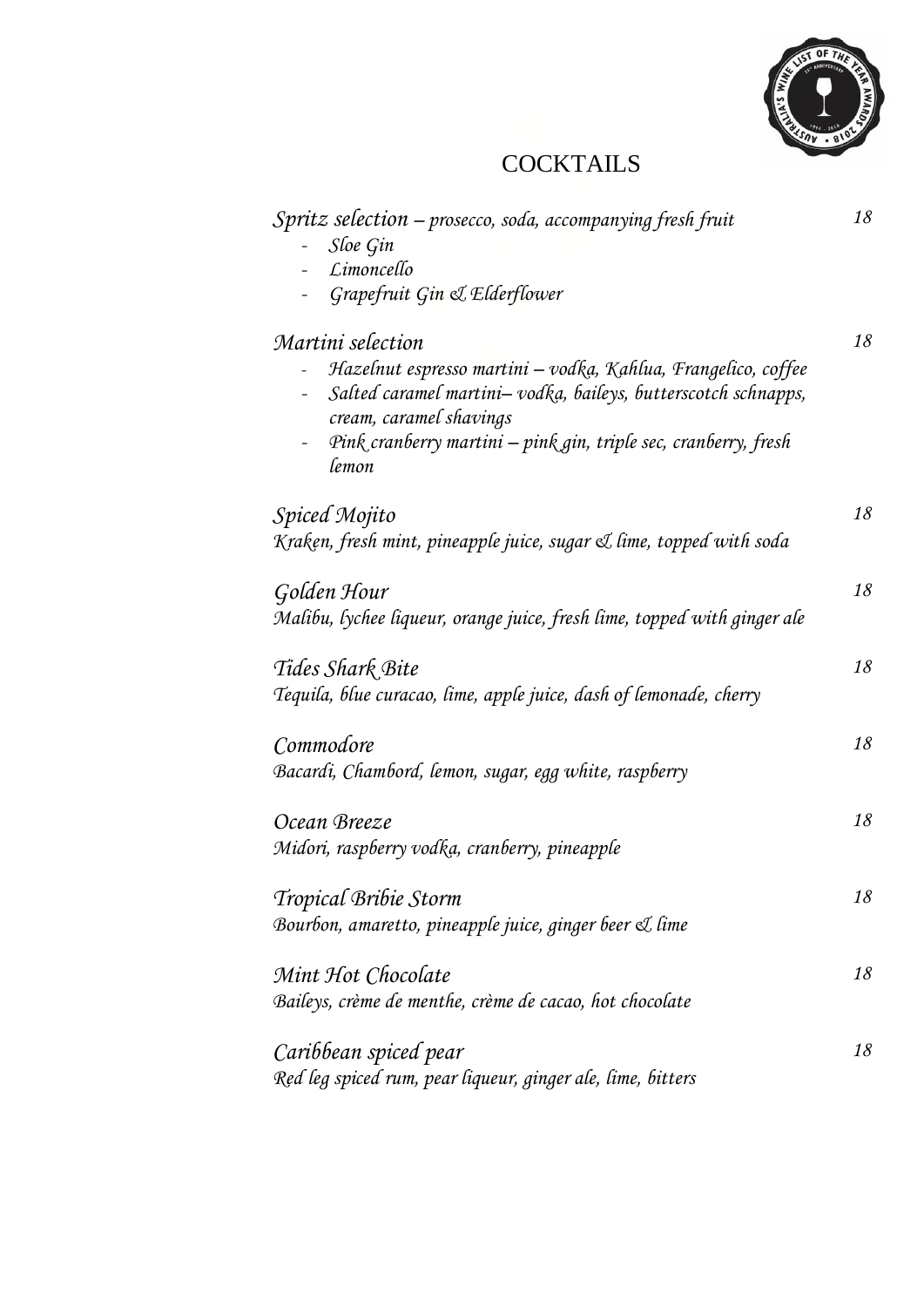

WINE BY THE GLASS

#### *Champagne by the glass – 150ml*

*n.v. Ayala brut majeur AY FR 23.5 Fresh & Elegant, this Chardonnay driven Champagne is clean, dry & refreshing, it is the perfect start to any meal or occasion. n.v. Bollinger special cuvee AY FR 26 The unmistakable & aristocratic style that Champagne Bollinger is famous for shines through in this glass. It is the ultimate in Luxury & Indulgence. Rich, powerful flavours are expressive of dark forest fruits, subtle spice & roasted apples.*

#### *Sparkling wines by the glass – 150ml*

| n.v. | Dunes & Greene brut               | Barossa         | .SA            | 10 |
|------|-----------------------------------|-----------------|----------------|----|
| 2019 | Colesel 'Noai' prosecco (organic) | Valdobbiadene   | $I\mathcal{T}$ | 11 |
| n.v. | Jansz premium cuvee rose          | Tamar Valley    | TAS            | 14 |
| n v  | Bleasdale sparkling shiraz        | Langhorne creek | -SA            | 11 |

#### *White wine by the glass – 150ml*

| 2020 Alasia moscato d'Asti       | Piedmont             | $I\mathcal{T}$ | 11 |
|----------------------------------|----------------------|----------------|----|
| 2019 Coates chardonnay – Coravin | Adelaide Hills SA 18 |                |    |

*The aroma shows citrus fruits in the company of exotic tropical notes of pineapple and guava, accents of spice and wood smoke add to the complexity. The palate is in the medium to full-bodied style, an initial burst of lemon and white peach flavours is followed by savoury oak & hints of brioche & shortbread.*

| 2020 | Clare Wine Co riesling             | Clare Valley   | SA             | 10 |
|------|------------------------------------|----------------|----------------|----|
| 2020 | Pitchfork semillon sauvignon blanc | Margaret River | $W\!A$         | 10 |
| 2020 | Vasse Felix filius chardonnay      | Margaret River | $W\mathcal{A}$ | 14 |
| 2021 | Longview sauvignon blanc           | Adelaide Hills | SA.            | 11 |
| 2020 | Greywacke sauvignon blanc          | Marlborough    | $\mathcal{NZ}$ | 14 |
| 2019 | Borgo Matilda pinot grigio         | Veneto         | IT             | 10 |
| 2020 | Henschke 'Sass the Tailor'         | Adelaide Hills | SA.            | 15 |
| 2019 | Leftfield pinot gris               | Hawkes Bay     | $\mathcal{NZ}$ | 11 |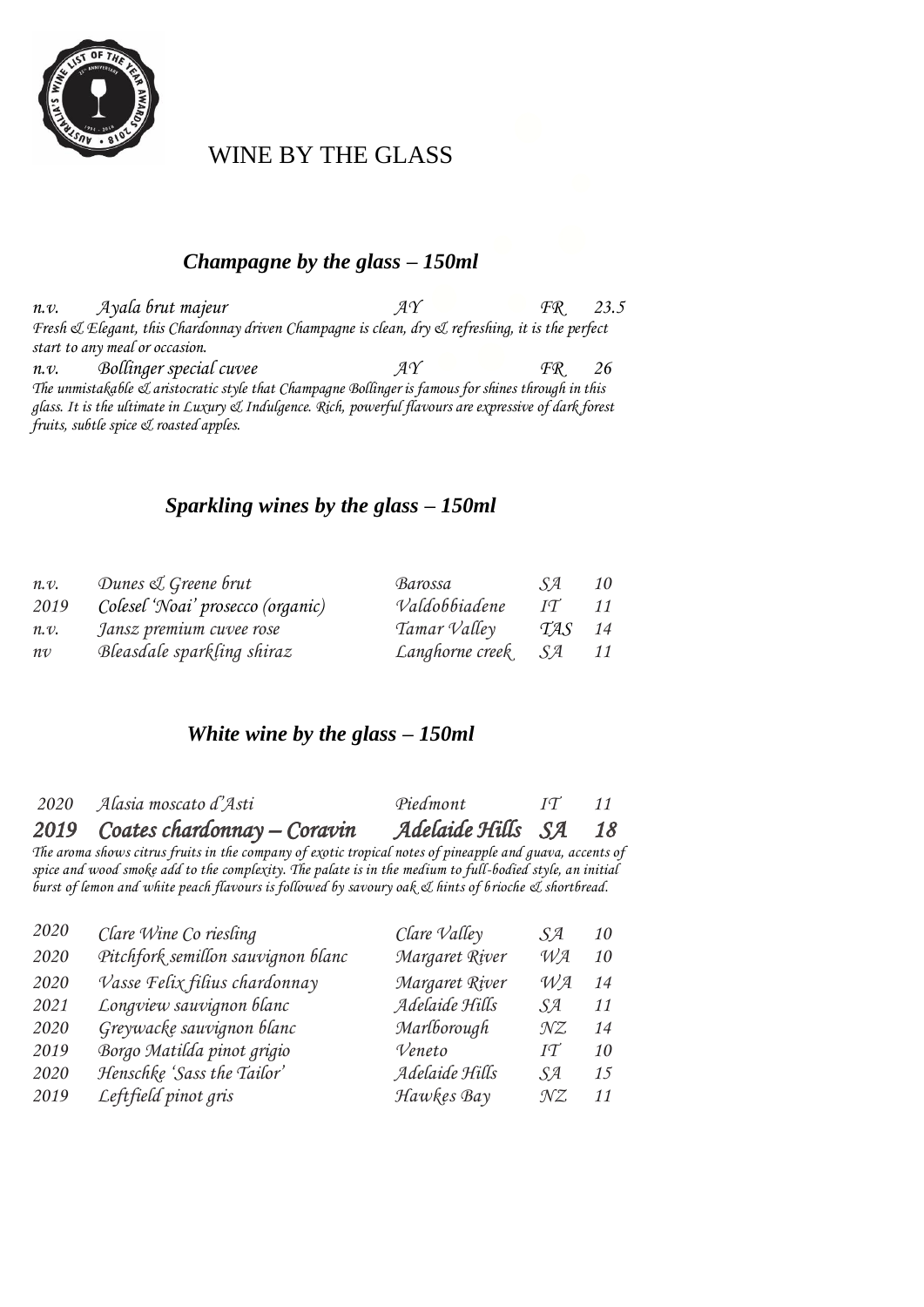#### WINE BY THE GLASS

#### *Rose wine by the glass – 150ml*

| 2020 | Triennes rose IGP mediterranee | Provence       | ŦК   | 12 |
|------|--------------------------------|----------------|------|----|
| 2019 | Bird in Hand nero rose         | Adelaide Hills | - SA | 13 |
| 2020 | Capel Vale malbec rose         | Geographe Bay  | WA   | 12 |

#### *Red wine by the glass – 150ml*

| 2020 | Dalrymple pinot noir -<br>Coravin | Pipers river | TAS 18 |    |
|------|-----------------------------------|--------------|--------|----|
| 2019 | Haha pinot noir                   | Marlborough  | NZ.    | 11 |
|      |                                   |              |        |    |
| 2019 | Dandelion lioness shiraz          | McLaren Vale | S4     | 12 |

*Richness of fruit on the palate is balanced by bright natural acidity and fine tannins. Hints of savouriness and earthiness from the whole bunch component provide further complexity through the palate and an elegant finish.*

| 2018 | Kaesler stonehorse shiraz                 | Barossa      | .SA               | 15 |
|------|-------------------------------------------|--------------|-------------------|----|
| 2018 | Turkey Flat grenache                      | Barossa      | $S_{\mathcal{A}}$ | 10 |
| 2019 | Wirra Wirra cabernet shiraz<br>merlot     | McLaren Vale | $S\mathcal{A}$    | 12 |
| 2019 | Langmeil Wild Child cabernet<br>sauvignon | Barossa      | .SA               | 11 |

#### *Fortified & Dessert wine – 70ml*

| 2019    | Heggies Botrytis riesling        | Eden Valley      | SA              | 10 |
|---------|----------------------------------|------------------|-----------------|----|
| 2018    | De Luliis late picked semillon   | Hunter Valley    | $\mathcal{NSW}$ | 11 |
| $nv$ .  | Warres otima 10yr old tawny port | Douro            | $\mathcal{PT}$  | 11 |
| $n v$ . | Yalumba Museum muscat            | Barossa          | SA.             | 10 |
| $nv$ .  | Penfolds grandfather port        | Adelaide         | SA.             | 17 |
| $n v$ . | Serafino tawny port              | McLaren Vale     | SA.             | 12 |
| n v     | Pedro Ximenez sherry             | Montilla-Moriles | $S\mathcal{P}$  | 10 |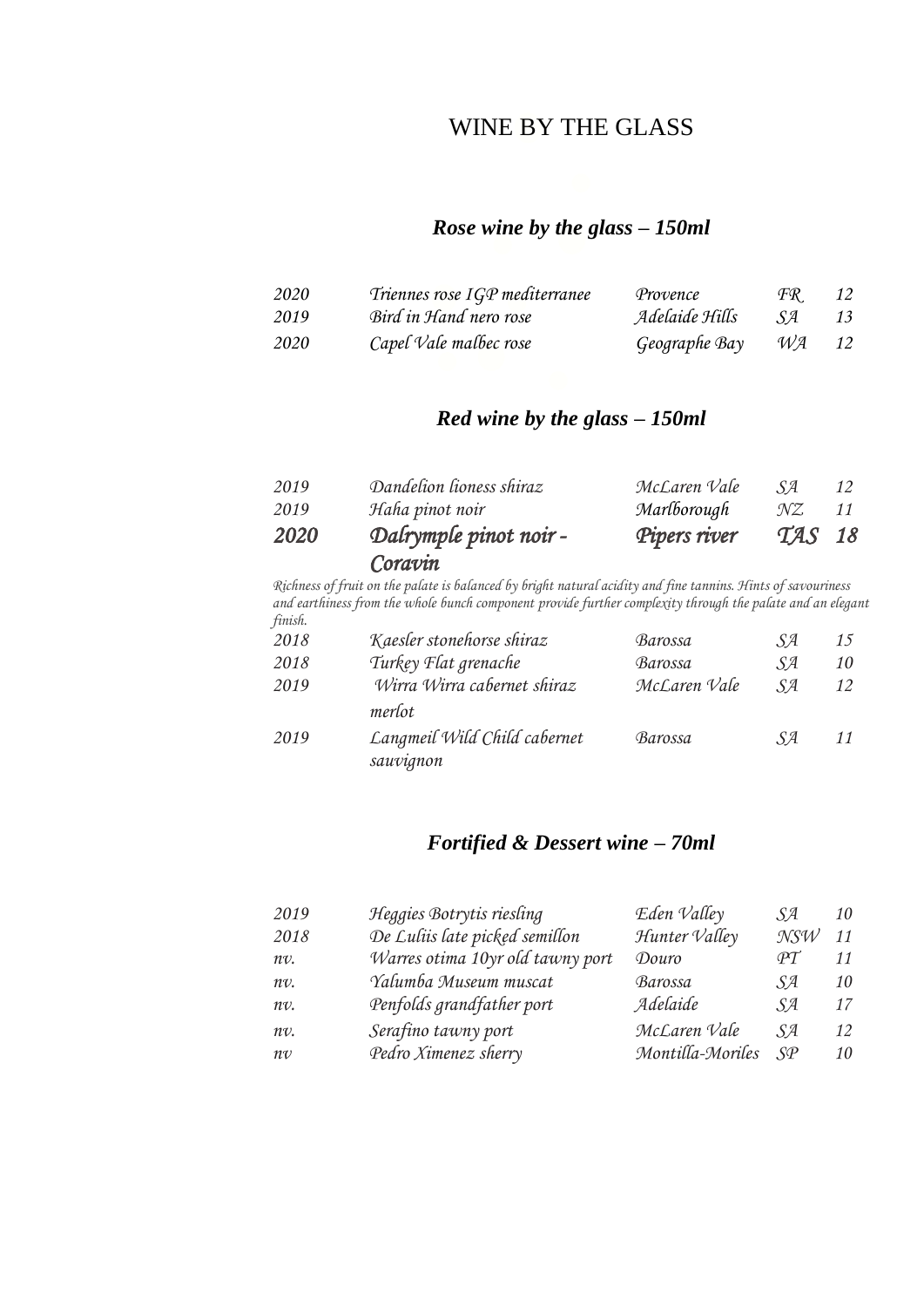

# SPARKLING WINE – *by the bottle*

#### *Sparkling*

| n v            | Dunes & greene brut                       | South Australia | $S_{A}$          | 41  |
|----------------|-------------------------------------------|-----------------|------------------|-----|
| 2019           | Colesel 'Noai" prosecco (organic)         | Valdobbiadene   | $I\mathcal{T}$   | 44  |
| $\mathcal{N}v$ | Bleasdale sparkling shiraz                | Langhorne creek | SA               | 55  |
| 2019           | Samuels Gorge Comet tail sparkling shiraz | McLaren Vale    | $S_{A}$          | 120 |
| $\mathcal{N}v$ | Jansz premium rose                        | Tamar Valley    | <b>TAS</b>       | 59  |
| 2009           | House of Arras grand vintage              | Tasmania        | TAS              | 69  |
| 2020           | Bandamatina prosecco rose (organic)       | Treviso         | $I\mathcal{T}$   | 49  |
| n v            | Louis bouillot blanc de blanc             | Burgundy        | $\mathcal{FR}_1$ | 59  |
| $n\mathcal{V}$ | Dunes & greene brut                       | South Australia | $S_{A}$          | 41  |

#### *Champagne*

| $n.v$ Ayala brut majeur              | $\mathcal{A}\mathcal{Y}$ | FR 110 |  |
|--------------------------------------|--------------------------|--------|--|
| n.v Bollinger special cuvee          | $A\Upsilon$              | FR 175 |  |
| 2009 Pol Roger Sir Winston Churchill | Epernay                  | FR 460 |  |

#### WHITE WINE – *by the bottle*

#### *Sweet style*

| 2020 Alasia moscato d'asti-DOCG | Piedmont | 47 |
|---------------------------------|----------|----|
|                                 |          |    |

#### *Riesling & Friends*

| 2019 S.C Pannell 'Aromatico'        | Adelaide Hills        | SA                | 52 |
|-------------------------------------|-----------------------|-------------------|----|
| 2020 Clare Wine Co riesling         | $Clare$ <i>Valley</i> | SA                | 40 |
| 2021 Henschke Peggy's Hill riesling | Eden Valley           | <i>SA</i>         | 46 |
| 2020 Capel Vale regional riesling   | Geographe Bay         | $W\mathcal{A}$ 50 |    |
| 2018 Parish single estate riesling  | Coal river            | $TAS$ 63          |    |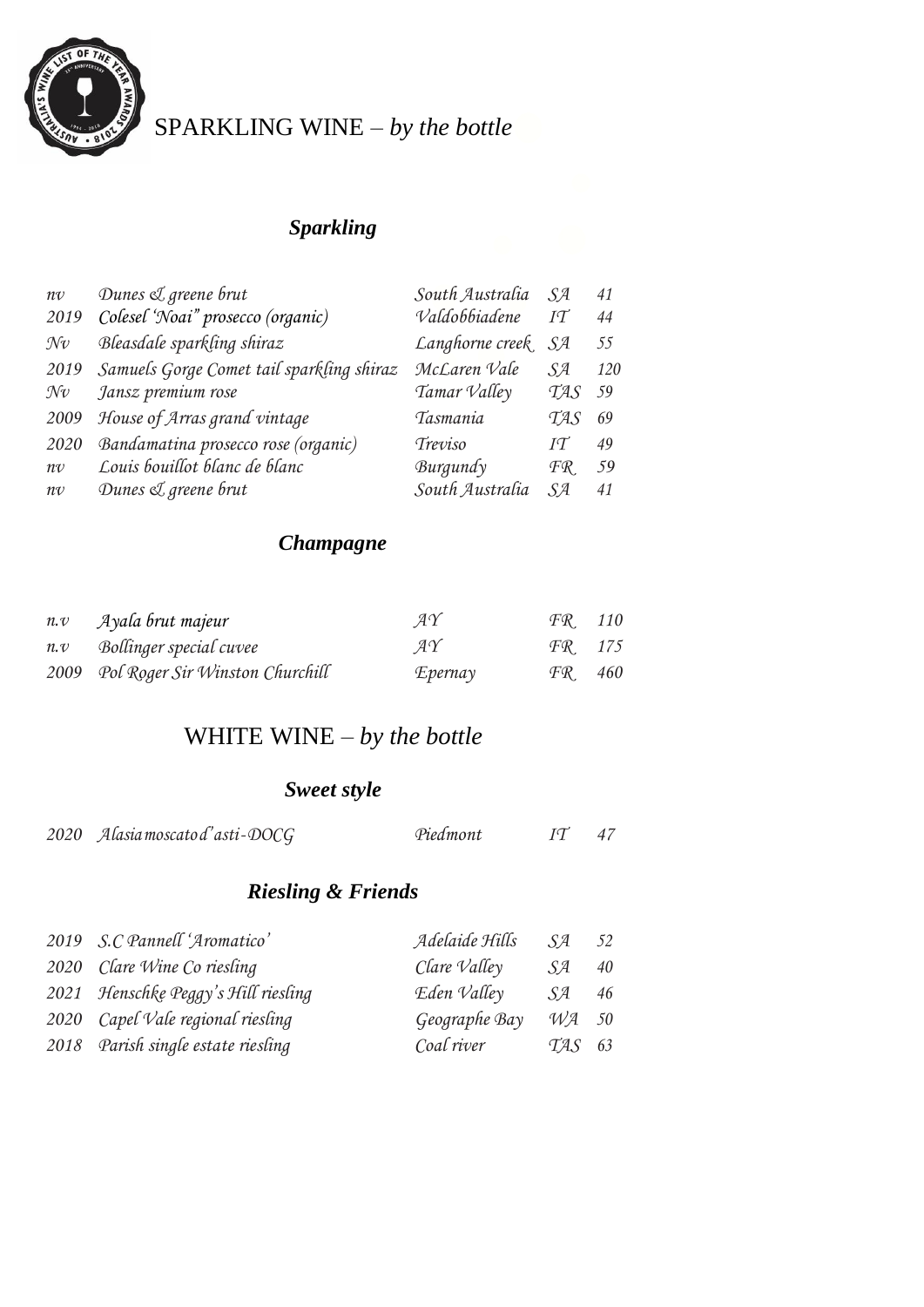# WHITE WINE– *by the bottle*

#### *Pinot Grigio & Mediterranean Styles*

| 2019 Borgo Matilda pinot grigio         | Veneto         | $I\mathcal{T}$ | 42 |
|-----------------------------------------|----------------|----------------|----|
| 2020 Primo Joseph d'Elena pinot grigio  | McLaren Vale   | $S_{A}$        | 69 |
| 2020 Henschke Sass the Tailor           | Adelaide Hills | $S_{A}$        | 49 |
| 2020 Benjamin Darnault Picpoul de Pinet | Languedoc      | FR.            | 50 |
| 2019 Fox Creek verdelho                 | McLaren Vale   | $S_{A}$        | 42 |
| 2019 Left field pinot gris              | Hawkes Bay     | $\mathcal{NZ}$ | 45 |
| 2021 Serafino Bellissimo Fiano          | McLaren Vale   | $S_{A}$        | 45 |

# *Sauvignon & Friends - crisp & fresh*

| 2020 Pitchfork Semillon sauvignon blanc  | Margaret River |                |                                        |
|------------------------------------------|----------------|----------------|----------------------------------------|
| 2019 Capel Vale sauvignon blanc semillon | Margaret River | $W\!A$         | 49                                     |
| 2020 Winery of Good Hope chenin blanc    | Stellenbosch   | $Z\mathcal{A}$ | 39                                     |
| 2021 Longview sauvignon blanc            | Adelaide Hills | <i>SA</i>      | 44                                     |
| 2020 Greywacke sauvignon blanc           | Marlborough    | $\mathcal{NZ}$ | 62                                     |
| 2017 Music Bay sauvignon blanc           | Marlborough    |                |                                        |
|                                          |                |                | $W\mathcal{A}$ 39<br>$\mathcal{N}Z$ 52 |

#### *Chardonnay*

| 2018 Domaine William Fevre chablis  | Chablis              | $\mathcal{FR}$    | 63 |
|-------------------------------------|----------------------|-------------------|----|
| 2019 Capel Vale regional chardonnay | Geographe Bay        | $W\mathcal{A}$ 48 |    |
| 2020 Vasse Felix filius             | Margaret River WA 60 |                   |    |
| 2017 Freycinet chardonnay           | Bicheno              | TAS               | 90 |
| 2018 Babich chardonnay (organic)    | Marlborough          | NZ                | 60 |
| 2019 Coates Adelaide Hills          | Adelaide Hills       | SA                | 78 |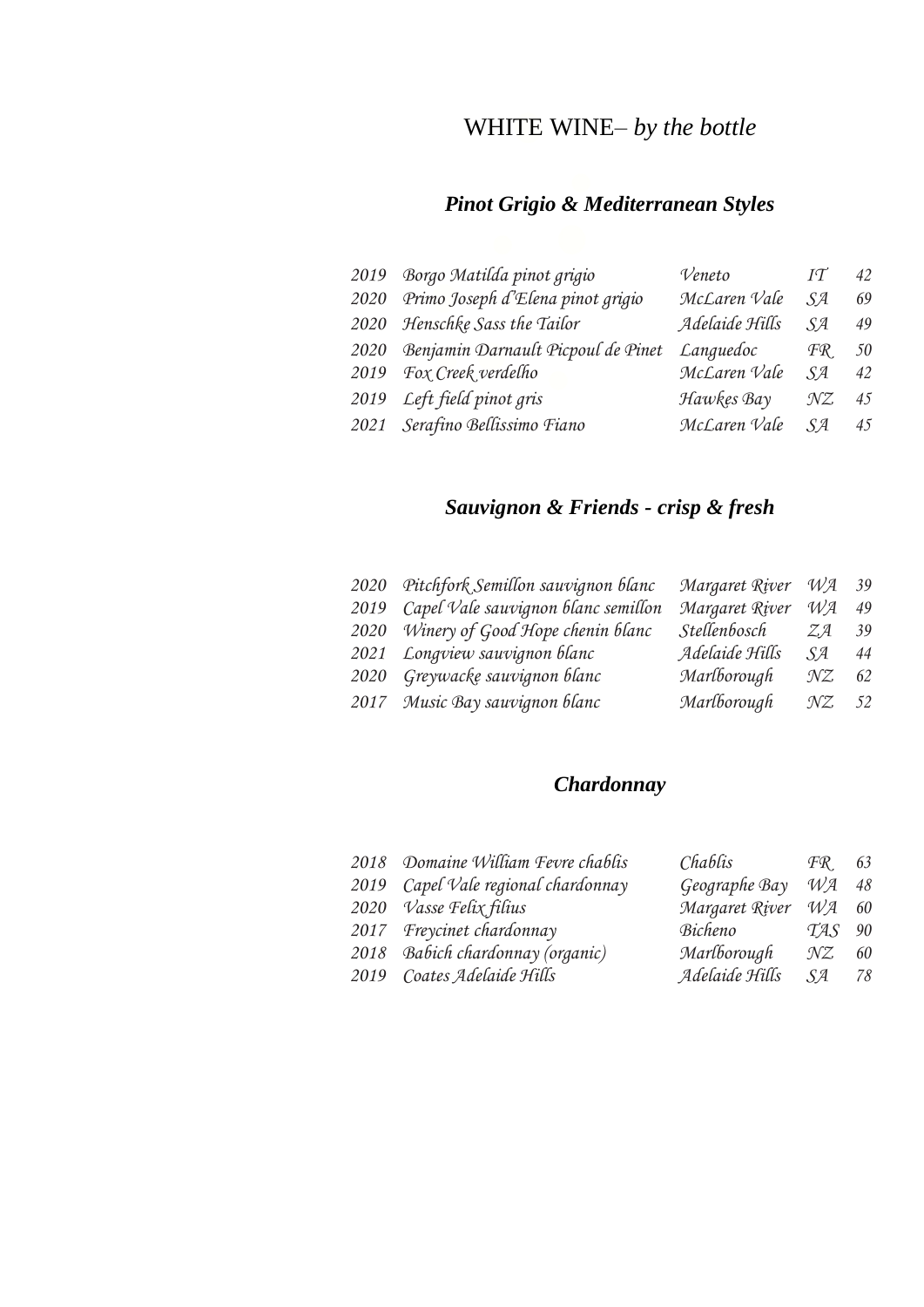

# RED WINE– *by the bottle*

#### *Rose*

| 2019 | Capel Vale malbec rose         | Geographe Bay  | WA.  | 46 |
|------|--------------------------------|----------------|------|----|
| 2020 | Triennes rose IGP mediterranee | Provence       | FR   | 55 |
| 2019 | Bird in hand pinot nero rosé   | Adelaide Hills | .S A | 59 |

#### *Pinot noir & Burgundy*

| 2018 | Haha pinot noir                 | Marlborough    | $\mathcal{NZ}$ | 43         |
|------|---------------------------------|----------------|----------------|------------|
| 2018 | Barristers block pinot noir     | Adelaide Hills | $S_{A}$        | 55         |
| 2019 | Mt Difficulty Bannockburn pinot | Central Otago  | $\mathcal{NZ}$ | 97         |
|      | noir                            |                |                |            |
| 2017 | Domaine Cornu Hautes Cotes des  | Burgundy       | FR.            | <i>110</i> |
|      | Nuits                           |                |                |            |
| 2020 | Dalrymple pinot noir            | Pipers river   | TAS            | 85         |

#### *Cabernet, Blends & Friends*

| 2019 | Fox Creek merlot                            | McLaren Vale   | SA               | 41 |
|------|---------------------------------------------|----------------|------------------|----|
| 2019 | Wirra Wirra cabernet shiraz<br>merlot       | McLaren Vale   | SA               | 44 |
| 2018 | Smith & Hooper merlot                       | Wrattonbully   | SЯ               | 48 |
| 2019 | Langmeil Wild Child cab sauv                | Barossa        | SЯ               | 44 |
| 2016 | Capel Vale Scholar cab sauv                 | Geographe Bay  | $W\!A$           | 94 |
| 2017 | Best's Great Western cab sauv               | Grampians      | $\mathcal{V}$ IC | 50 |
| 2019 | Bowen Estate cab sauv                       | Coonawarra     | SA               | 65 |
| 2015 | Henschke Keyneton Estate shiraz<br>cab sauv | Eden Valley    | SЯ               | 95 |
| 2019 | Berton Reserve cab sauv                     | Coonawarra     | SЯ               | 44 |
| 2019 | Ringbolt cab sauv                           | Margaret River | $W\!A$           | 54 |
| 2016 | Yalumba Menzies cab sauv                    | Coonawarra     | SЯ               | 92 |
| 2017 | Fraser Gallop cab sauv                      | Margaret River | $W\!A$           | 99 |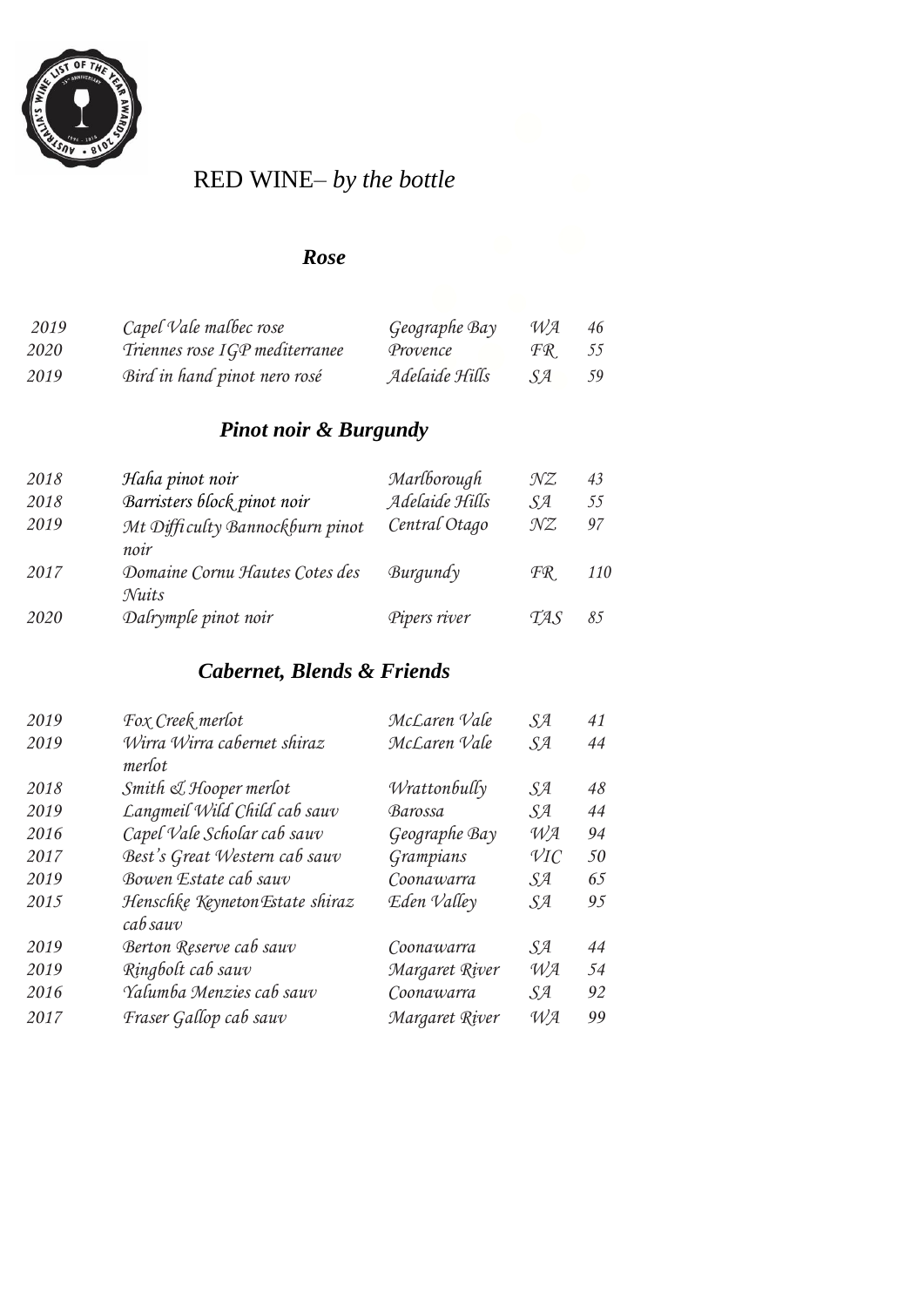# RED WINE– *by the bottle*

#### *Medium Bodied Mediterranean Styles*

| 2018 | Turkey Flat grenache                 | Barossa         | SA | 45  |
|------|--------------------------------------|-----------------|----|-----|
| 2019 | Coriole Sangiovese                   | McLaren Vale    | SЯ | 59  |
| 2016 | Maya Carmencre                       | Vicuna          | CH | 42  |
| 2019 | Thistledown 'Mattschoss"<br>grenache | Eden Valley     | SA | 125 |
| 2019 | Samuels Gorge Graciano               | McLaren Vale    | SA | 99  |
| 2019 | Bleasdale Second Innings malbec      | Langhorne Creek | SЯ | 51  |
| 2020 | Funaro Nero d'Avola                  | Sicily          | IT | 62  |
| 2019 | Calabria Three Bridges grenache      | Barossa         | SA | 52  |
| 2019 | Samuels Gorge tempranillo            | McLaren Vale    | SA | 99  |
| 2017 | Nicodemi Montepulciano d'Abruzzo     | Abruzzo         | IT | 69  |

#### *Shiraz & Blends*

| 2015 | Browns of Padthaway               | Padthaway      | SЯ               | 52  |
|------|-----------------------------------|----------------|------------------|-----|
| 2020 | Bird in Hand Syrah                | Adelaide Hills | <i>SA</i>        | 70  |
| 2017 | Best's bin 0 shiraz               | Great Western  | $\mathcal{V}$ IC | 130 |
| 2017 | Bird in Hand shiraz               | Adelaide Hills | SA               | 80  |
| 2019 | Dandelion Lioness shiraz          | McLaren Vale   | SA               | 48  |
| 2019 | John Duval Entity shiraz          | Barossa        | SЯ               | 110 |
| 2017 | Capel Vale Whispering Hill shiraz | Geographe      | $W\!A$           | 72  |
| 2019 | Berton Limited Release The Black  | Victoria       | $\mathcal{V}$ IC | 42  |
|      | shiraz                            |                |                  |     |
| 2018 | Kaesler Stonehorse shiraz         | Barossa        | SЯ               | 59  |
| 201  | Mr Riggs 'The Gaffer'             | McLaren Vale   | SЯ               | 67  |
| 2018 | Coriole Estate shiraz             | McLaren Vale   | SЯ               | 95  |
| 2018 | Langmeil Valley floor shiraz      | Barossa        | SA               | 90  |
| 2018 | Samuels Gorge shiraz              | McLaren Vale   | SA               | 99  |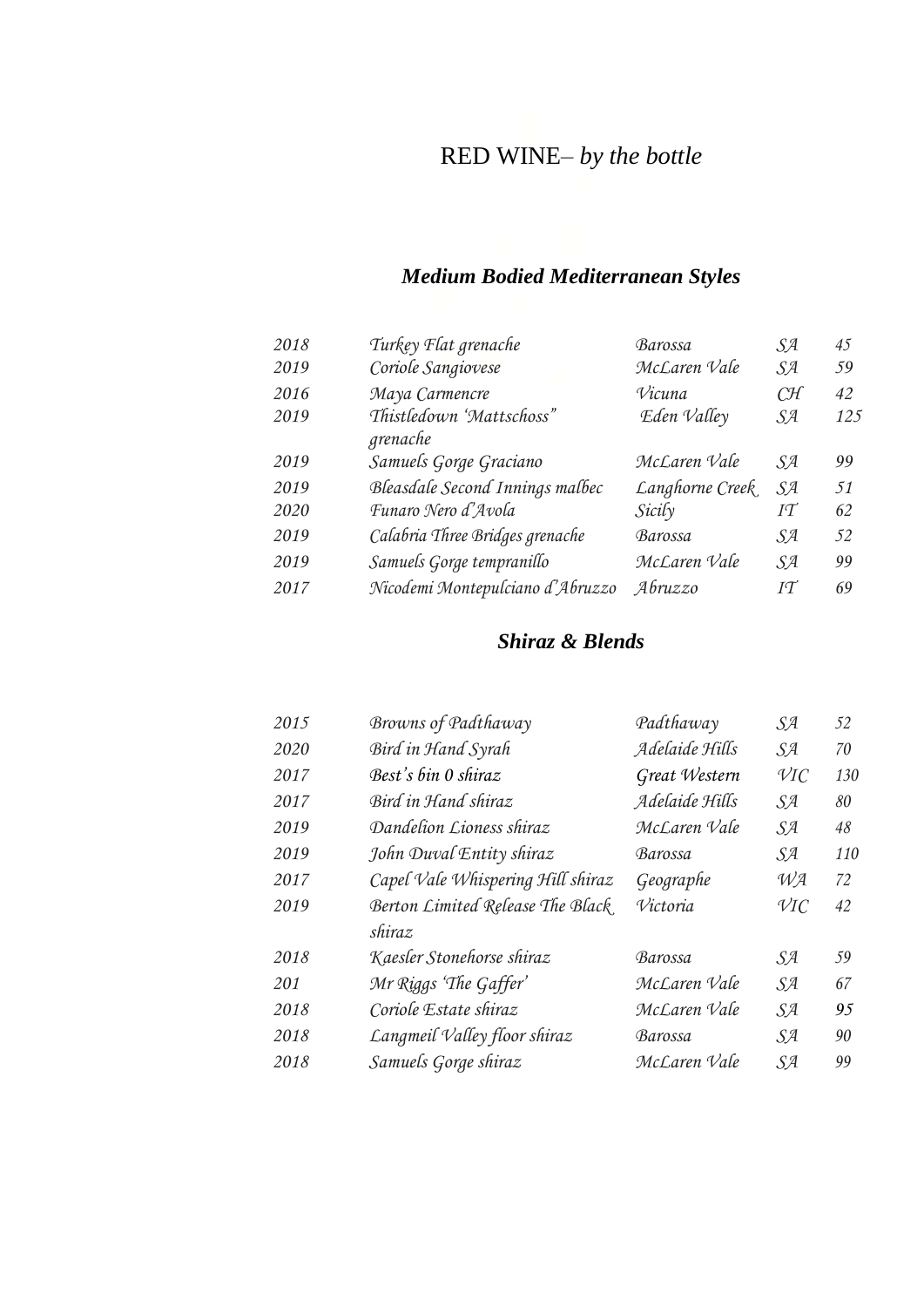

# *Rare, Fine, & Cellar release wines*

| 2014 | Mischief and Mayhem 'Vielles               | Vosne-Romanee  | FR.              | 240 |
|------|--------------------------------------------|----------------|------------------|-----|
|      | <i>Vignes'</i>                             |                |                  |     |
| 2019 | Thistledown 'Sands of time' grenache       | Mclaren Vale   | SЯ               | 150 |
| 2016 | Serafino Sharktooth shiraz                 | Mclaren Vale   | SA               | 140 |
| 2018 | Penfolds bin 389 cabernet shiraz           | Various        | SЯ               | 152 |
| 2015 | Henschke Mt Edelstone                      | Eden Valley    | SA               | 360 |
| 2016 | Yarra yerring dry red no.2                 | Yarra Valley   | $\mathcal{V}$ IC | 196 |
| 2008 | Bird in hand nest egg shiraz               | Adelaide hills | SЯ               | 199 |
| 2016 | Moss wood Wilyabrup Cabernet<br>Sauvignon  | Margaret River | WA               | 220 |
| 2017 | Brokenwood Graveyard shiraz                | Hunter valley  | NSW              | 440 |
| 2017 | D'Arenberg dead arm shiraz                 | Mclaren vale   | SA               | 130 |
| 2013 | Mr Riggs (Magnum) 1.5lt                    | Mclaren vale   | SA               | 250 |
| 2017 | Brokenwood Wade Block shiraz               | Mclaren vale   | SЯ               | 460 |
| 2016 | Yalumba the octavius old vine shiraz       | Barossa        | SЯ               | 175 |
| 2017 | Elderton command shiraz                    | Barossa        | SЯ               | 180 |
| 2017 | Kaesler alte reben shiraz                  | Barossa        | SЯ               | 199 |
| 2013 | Torbreck Descendant                        | Barossa        | SЯ               | 460 |
| 2013 | Penfolds bin 138 shiraz grenache<br>mataro | Various        | SЯ               | 108 |
| 2013 | Mitchell sevenhill cabernet sauvignon      | Clare Valley   | SЯ               | 102 |
| 2001 | Penfolds grange hermitage                  | Barossa        | SЯ               | 990 |
|      |                                            |                |                  |     |

# FORTIFIEDS & DESSERT WINE BY THE BOTTLE

| Various          | POR | 85             |
|------------------|-----|----------------|
| Barossa          | SA. | 60             |
| Hunter valley    | NSW | 60             |
| Adelaide         | SЯ  | <i>150</i>     |
| Eden valley      | SA  | 60             |
| Montilla-Moriles |     | 60             |
|                  |     | $S\mathcal{P}$ |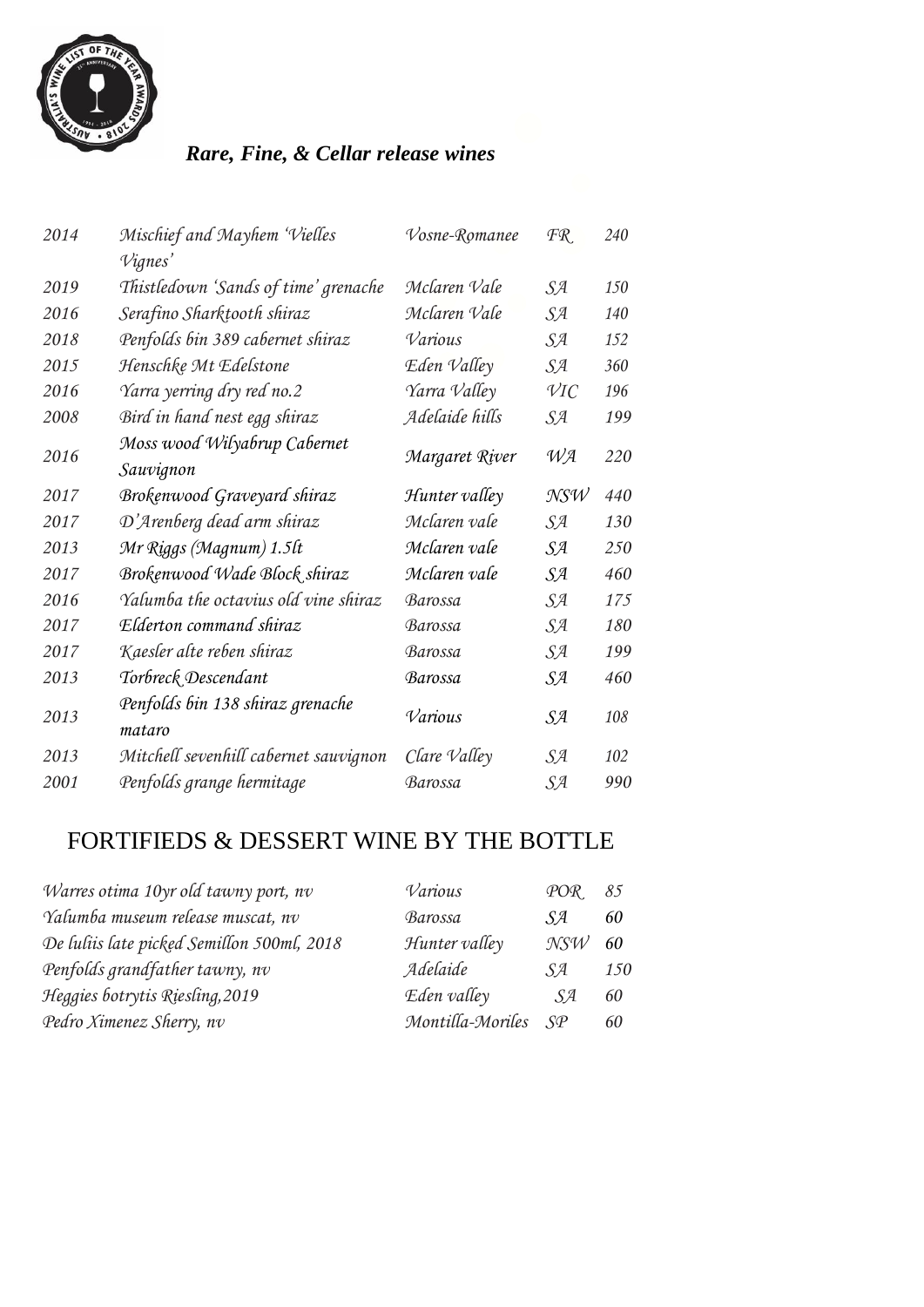# LIQUEURS & APERITIFS

| Campari            | 8   | Cinzanno biano       | 8   |
|--------------------|-----|----------------------|-----|
| Midori             |     | Kahlua               | 8   |
| Baileys            |     | Pimms no.1           | 8   |
| Southern Comfort   | 8   | Tia Maria            | 8   |
| Frangelico         |     | Cointreau            | 8.5 |
| <b>Drambuie</b>    | 8.5 | <b>Grand Marnier</b> | 8.5 |
| Amaretto disaronno |     | Limoncello           | Q   |

# **BEERS**

| James boags light                               | 2.5%    | 8   |
|-------------------------------------------------|---------|-----|
| Brouhaha Middle of the road - locally made      | 3.5%    | 9   |
| Peroni leggera                                  | 3.5%    | 8.5 |
| Crown lager                                     | $4.9\%$ | 9   |
| Your mates brewery 'Larry' pale ale $-$ locally | 4.5%    | 9.5 |
| made                                            |         |     |
| Estrella Damm lager                             | $4.6\%$ | 10  |
| Estrella Inedit Damm malt & wheat beer          | 4.8%    | 13  |
| Brouhaha $IPA -$ locally made                   | 6.2%    | 12  |
| Stone & wood pacific ale                        | $4.4\%$ | 9.5 |
| Corona                                          | $6.2\%$ | 9   |
| Heineken                                        | $4.6\%$ | 8.5 |
| Brouhaha Maleny lager - locally made            | $4.5\%$ | 9.5 |
| Asahi                                           | 5%      | 9   |
| Peroni Libera – non-alcoholic                   | $0\%$   | 8   |

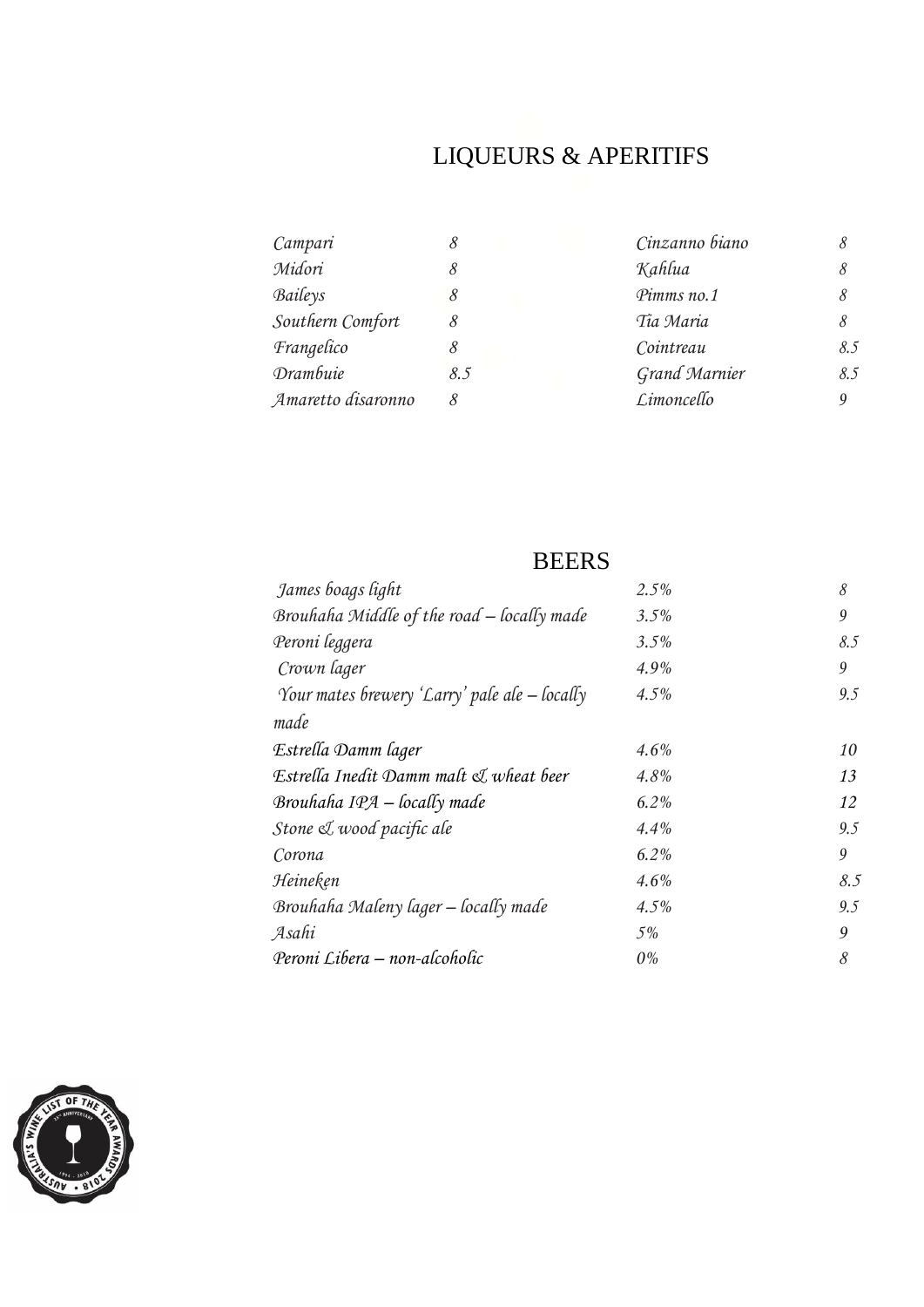# BOURBON VODKA

| Wild turkey 101 proof | G |
|-----------------------|---|
| Jack daniels          | G |
| Jim beam              | δ |
| Makers mark           | δ |
| Southern comfort      | δ |
| Buffalo trace         | g |
|                       |   |

# *Wild turkey 101 proof 9 Smirnoff 8*

| $\cdots$ $\cdots$ |                   |    |
|-------------------|-------------------|----|
| Jack daniels      | Grey goose        | 11 |
| Jim beam          | Belvedere         | 12 |
| Makers mark       | Absolut raspberry |    |
|                   |                   |    |

#### WHISKEY **GIN**

| 8  | Gordon's                   | 8  |
|----|----------------------------|----|
| 10 | $\mathcal{B}$ ombay        | 9  |
| 8  | Four pillars rare          | 15 |
| 8  | Melbourne gin company      | 11 |
| 18 | Four Pillars Olive leaf    | 16 |
| 19 | Four Pillars Bloody Shiraz | 16 |
| 17 | Malfy Rosa 'grapefruit'    | 14 |
|    | Chase Sloe Gin             | 15 |
|    | Gordon's pink              | 9  |
|    |                            |    |

#### RUM OTHERS

| Bundaberg up         |     | El Jimador tequila bianco |    |
|----------------------|-----|---------------------------|----|
| Bacardi              |     | <i>St agnus brandy</i>    |    |
| Sailor Jerrys spiced | 8.5 | Hennessey VSOP cognac     | 18 |
| Malibu coconut       | 8   | Galliano Sambuca          | 10 |
| Kraken               | 8.5 | St Remy vsop              | 10 |
|                      |     |                           |    |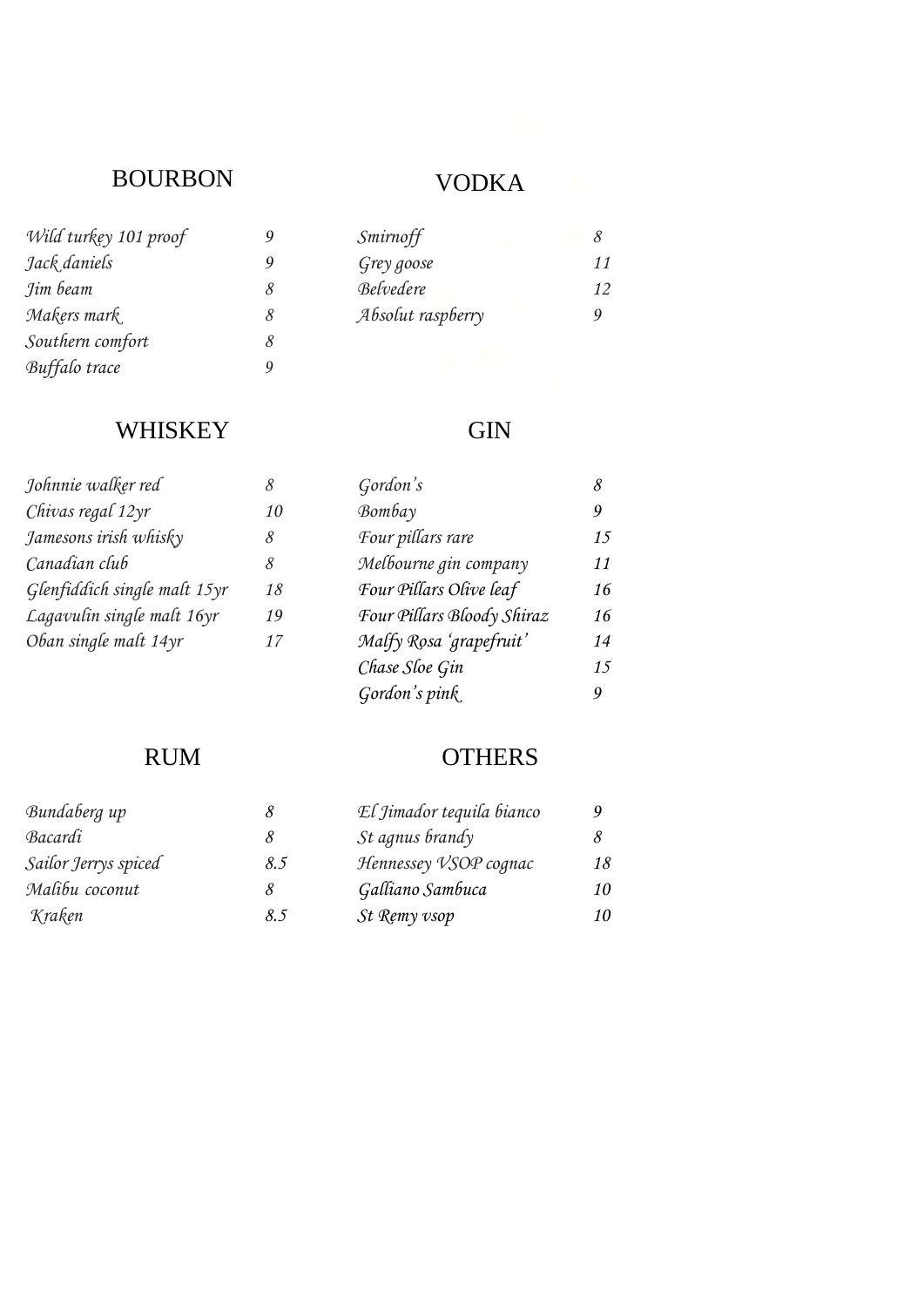# NON-ALCOHOLIC

| Soft drinks - coke, coke zero, sprite, fanta, lift  | 4.5 |
|-----------------------------------------------------|-----|
| Soda, tonic, dryginger ale                          | 4.5 |
| Lemon lime bitters                                  | 5.0 |
| 100% orange juice                                   | 6.0 |
| 100% pineapplejuice                                 | 6.0 |
| 100% apple juice                                    | 6.0 |
| Cranberry juice                                     | 6.0 |
| Tomato juice                                        | 6.0 |
| Bundaberg ginger beer                               | 6.5 |
| Icedchocolate                                       | 7.0 |
| Iced coffee                                         | 7.0 |
| Milkshake - chocolate, caramel, strawberry, vanilla | 7.0 |
| Antipodes sparkling water                           | 9.5 |
| Spring water                                        | 9.5 |

#### **MOCKTAILS**

| Virgin Grapefruit spritzer                                        | 9.5 |
|-------------------------------------------------------------------|-----|
| Grapefruit juice, fresh lime, soda, ginger ale, grenadine         |     |
| Cherry lemonade                                                   | 9.5 |
| Maraschino cherries, grenadine, fresh lemon, topped with lemonade |     |
| Virgin Tropical Colada                                            | 9.5 |
| Orange juice, pineapple juice, coconut cream                      |     |
| Strawberry & lychee mojito                                        | 9.5 |
| Fresh strawberries, lychees, mint, lime, sugar, ginger ale, soda  |     |

# COFFEE & TEA

| espresso                                                                    |     |
|-----------------------------------------------------------------------------|-----|
| macchiato                                                                   |     |
| long black                                                                  |     |
| cappuccino                                                                  |     |
| flat white                                                                  |     |
| latte                                                                       |     |
| mochaccino                                                                  | 5.5 |
| hot chocolate                                                               | -5  |
| liqueur coffee                                                              | 13  |
| pot of teas - English breakfast, earl grey, green tea, peppermint, camomile | 4.5 |